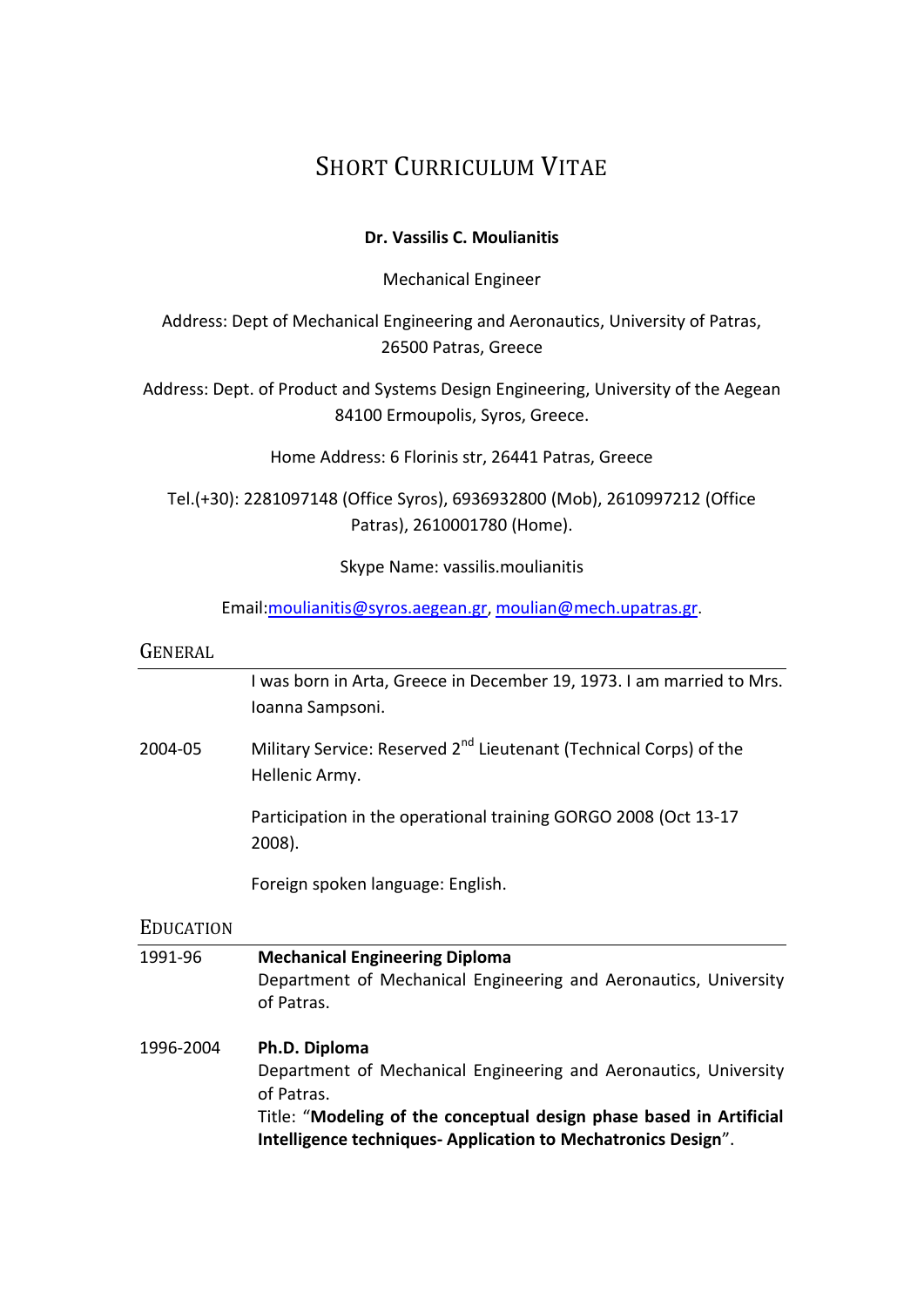## CURRENT ACADEMIC OCCUPATION

| Oct. 2005- | Adjunct Lecturer in the Dept. of Product and Systems Design |
|------------|-------------------------------------------------------------|
| Today      | Engineering, University of the Aegean.                      |

## WORK EXPERIENCE

| Aug. 1992               | Data supply in the data center of the Municipality of Arta.                                                                        |
|-------------------------|------------------------------------------------------------------------------------------------------------------------------------|
| Jul. 1995-<br>Sep. 1995 | Internship in the Hydroelectric Station Pournari Artas.                                                                            |
| Dec. 1999 -<br>Today    | Freelance Mechanical Engineer.                                                                                                     |
|                         | TEACHING EXPERIENCE IN POST-SECONDARY EDUCATION.                                                                                   |
| 1997-2003               | Teaching in public Institutions of Professional Training in Patra and<br>Arta, and in Hellenic Mathematic Society (Patras branch). |

## TEACHING EXPERIENCE

| 1997-2002.                      | Laboratory Exercises in Robotics. Mechanical Engineering and<br>Aeronautics Dept. University of Patras.                                          |
|---------------------------------|--------------------------------------------------------------------------------------------------------------------------------------------------|
| 1995-2002                       | Laboratory Exercises in Electrical Machines. Mechanical Engineering<br>and Aeronautics Dept. University of Patras.                               |
| 1999-2002.<br>And<br>2005-Today | Laboratory Exercises in Industrial Automation. Mechanical<br>Engineering and Aeronautics Dept. University of Patras.                             |
| 1998                            | Laboratory Exercises in AutoCAD, Mechanical Engineering and<br>Aeronautics Dept. University of Patras.                                           |
| 2002-2003                       | Expert Systems, Dept of Communications, Informatics &<br>Management (Formerly known as Dept. Of Teleinformation and<br>Management) TEI of Epirus |
| 2005-Today                      | Mechatronics, Dept. of Product and Systems Design Engineering,<br>University of the Aegean.                                                      |
| 2005-2008                       | Production Design, Dept. of Product and Systems Design Engineering,<br>University of the Aegean.                                                 |
| 2005-2006<br>and<br>2010- Today | Vehicle Design, Dept. of Product and Systems Design Engineering,<br>University of the Aegean.                                                    |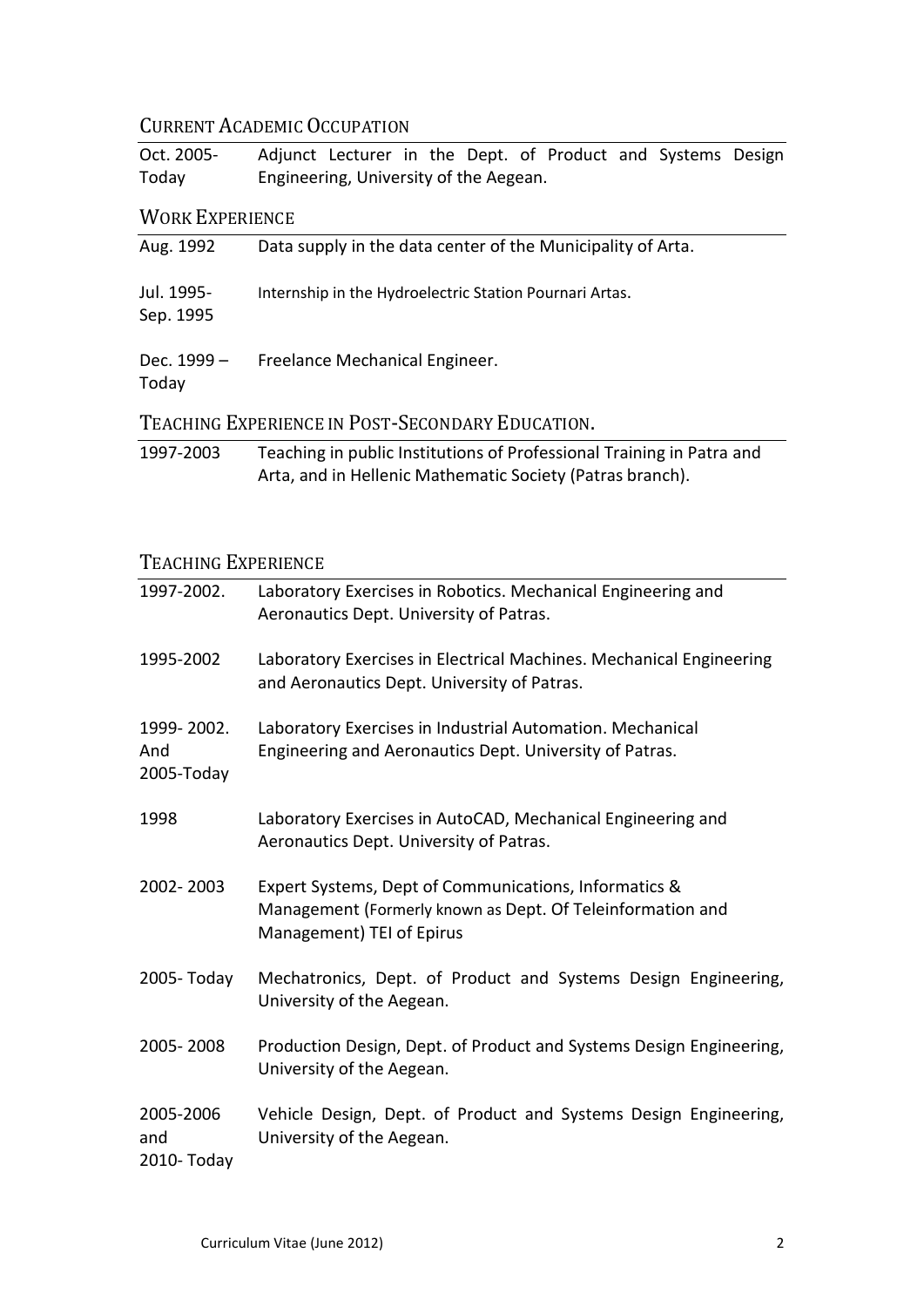- 2005- Today Systems Design, Dept. of Product and Systems Design Engineering, University of the Aegean.
- 2006- Today Analysis and Design of Mechanisms, Dept. of Product and Systems Design Engineering, University of the Aegean.
- 2009- Today Robotics, Dept. of Product and Systems Design Engineering, University of the Aegean.

### RESEARCH ACTIVITY

### **RESEARCH INTERESTS**

My research interests are focused in the Theory and Methodologies of Design using Artificial Intelligence techniques with applications in Mechatronics and Robotics, and in the computational intelligent control methods.

### **PAPERS**

- 7 papers in international journals. 3 submitted for publication.
- 2 Chapter Books.
- 1 Special issue Editorial in Mechatronics.
- 30 conference papers in National and International Conferences and Workshops. 1 accepted for presentation.

### **CITATION**

30 citations. (Data Bases: Web of Science – SCI, SCOPUS,scholar.google.com/April 2011).

### **REVIEWER**

- ASME Journal of Mechanical Design.
- Mechatronics
- IPSI BgD Transactions on Internet Research
- Information Sciences
- European Control Conference '07
- $\bullet$  1<sup>st</sup> and 2<sup>nd</sup> Hellenic Robotics Conference.
- WSEAS Information sciences and applications.

#### **CONFERENCE ORGANIZATION COMMITTEES**

• Member of the organization committee of the  $1<sup>st</sup>$  and  $2<sup>nd</sup>$  Hellenic Robotics Conference.

### **RESEARCH PROJECTS**

I am participating in the submission and working in International and National funded research projects since 1997. I was the major researcher in two national and one international project: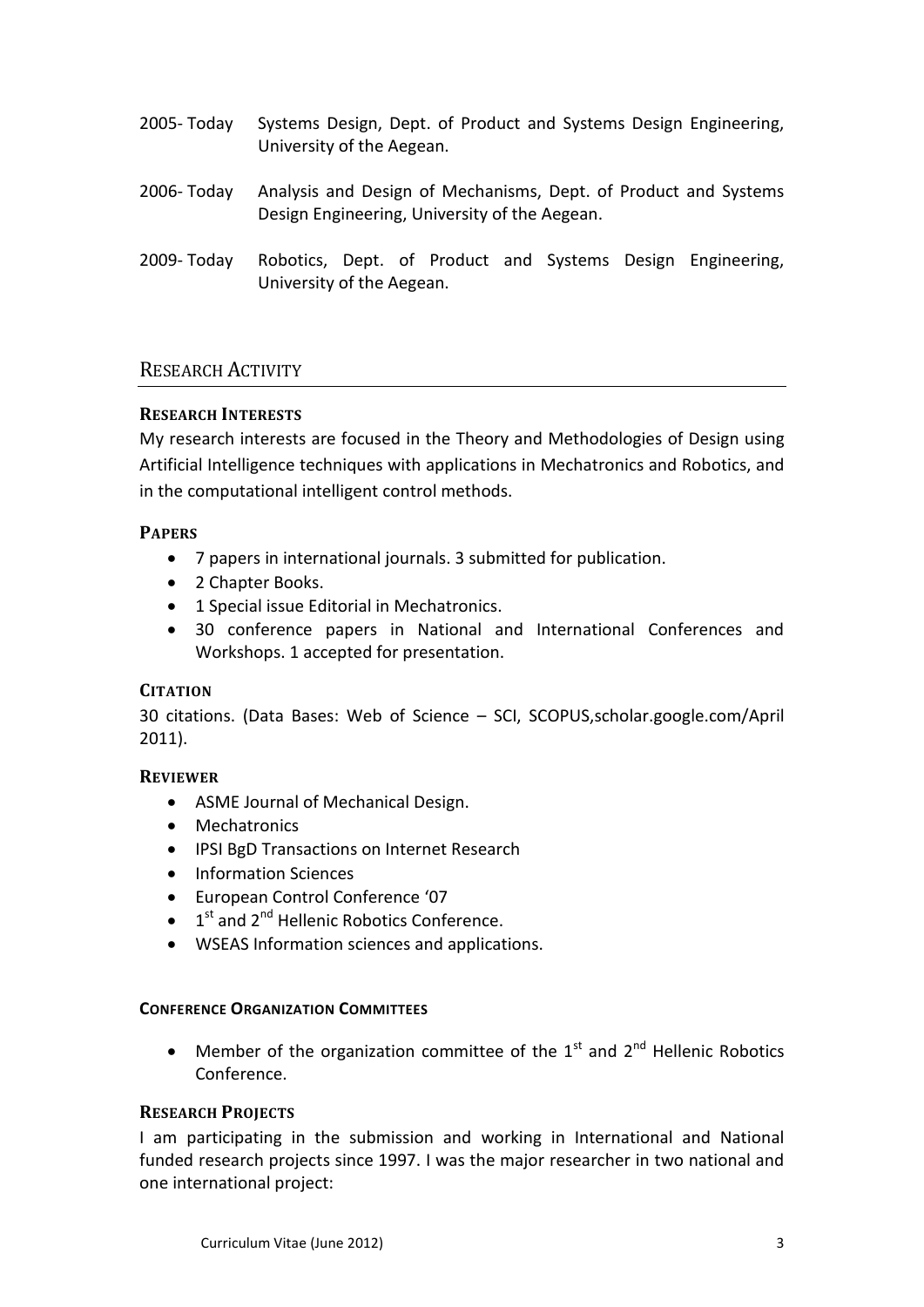- INCO-COPERNICUS 96/4438. "HOMER-Handling of non-rigid materials with robots." 1997-2000.
- Pythagoras ΙΙ. "Development of a methodology for the systematic mechatronic design. Application in an intelligent system for the design of robot grippers."2005-2007.
- Regional Operational Programme of Western Greece. "Computation Intelligent methods development for the rehabilitation of lower limbs." 2006-2008.

The international proposal "Intelligent Robotic Laser Welding and Hardening Cell" has been accepted for funding by the MANUNET Consortium [\(www.manunet.net\)](http://www.manunet.net/).

The Robot Assisted Fruit Harvesting (RAFH) project has been submitted for funding in the ICT-AGRI 2nd Call for Transnational Research & Technological Development and Demonstration Projects.

### **MEMBERSHIPS**

- Member of Technical Chamber of Greece
- Member of Hellenic Society of Mechanical-Electrical Engineers.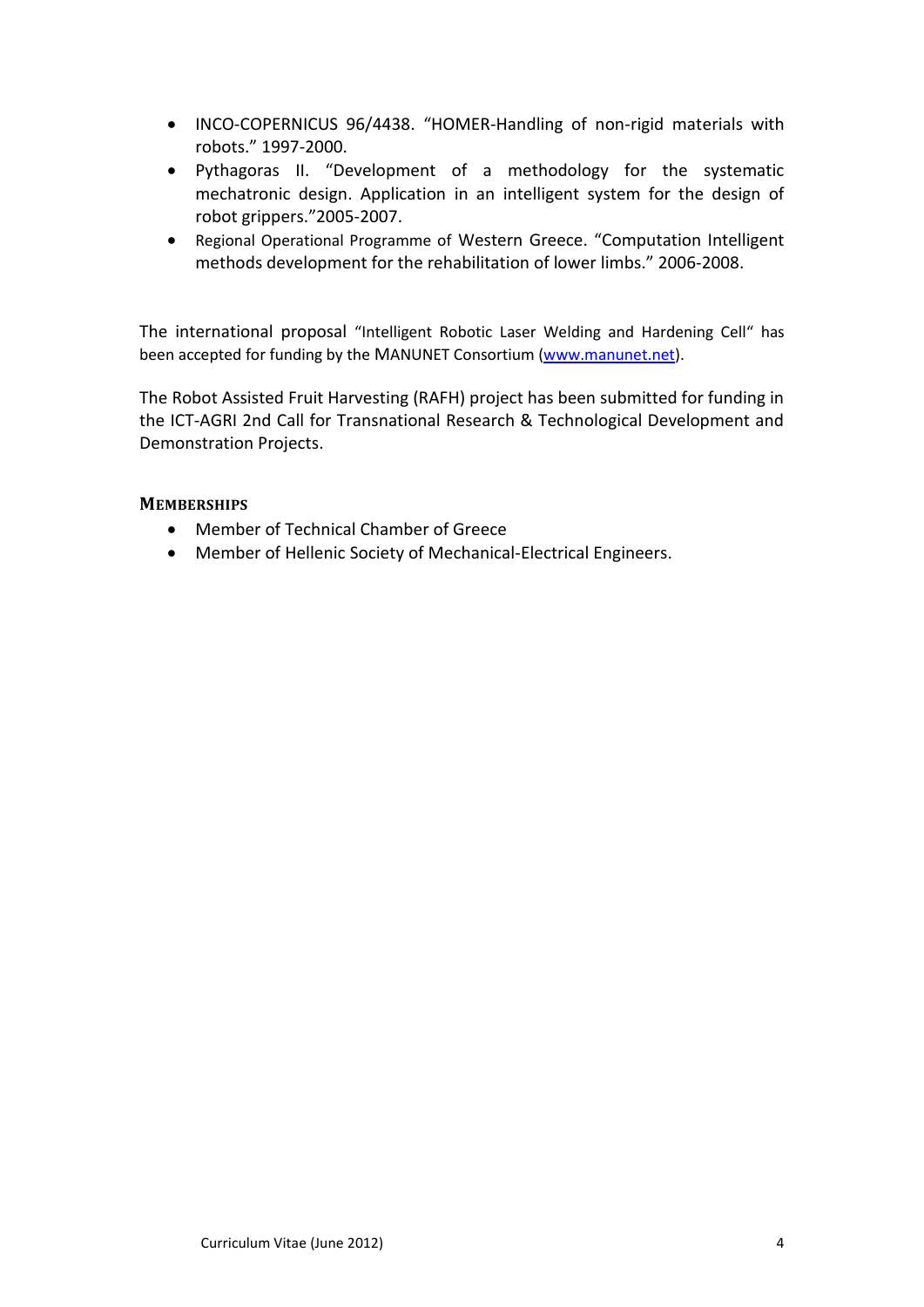## 1. PAPERS

## INTERNATIONAL JOURNALS

- <span id="page-4-0"></span>1.1. **V.C. Moulianitis**, A. J. Dentsoras and N. A. Aspragathos (1999). A knowledgebased system for the conceptual design of grippers for handling fabrics. *Artificial Intelligence in Engineering, Design, Analysis and Manufacturing*, 13, 13-25.
- <span id="page-4-1"></span>1.2. **V.C. Moulianitis**, N. A. Aspragathos and A. J. Dentsoras . A model for concept evaluation in design- An application to mechatronics design of robot grippers. Mechatronics 14 (2004) 599–622.
- 1.3. P. Azariadis, **V. Moulianitis**, S. Alemany, J. C. González, P. de Jong, M. van der Zande and D. Brands. Virtual Shoe Test Bed: A Computer-Aided Engineering Tool for Supporting Shoe Design, Computer Aided Design And Applications, 2007, 4(6), 741-750.
- 1.4. Philip Azariadis, **Vassilis Moulianitis**, Jose Olaso, Sandra Alemany, Juan Carlos González Pamela de Jong, Par Dunias, Marc van der Zande and Dave Brands. An innovative virtual-engineering system for supporting integrated footwear design. Int. J. Intelligent Engineering Informatics, Vol. 1, No. 1, 2010.
- <span id="page-4-2"></span>1.5. R. F. Hamade, **V.C. Moulianitis**, D. D'Addonna, G. Beydoun. A dimensional tolerancing knowledge management system using Nested Ripple Down Rules (NRDR). [Engineering Applications of Artificial Intelligence](http://www.scopus.com/source/sourceInfo.url?sourceId=24182&origin=resultslist) 23 (7), pp. 1140-1148, 2010.
- 1.6. Dimitris Oikonomou; **Vassilis Moulianitis**; Dimitris Lekkas; Panayiotis Koutsabasis. Decision Support System Design for the Hellenic Centre of Health Emergency Response. [International Journal of User-Driven Healthcare \(IJUDH\),](http://www.igi-global.com/bookstore/titledetails.aspx?titleid=41022) 1, 2, pp. 39-56, 2011.
- 1.7. Charalampos Valsamos, **Vassilis Moulianitis**, Nikos Aspragathos. Index based optimal anatomy of a metamorphic manipulator for a given task. [Robotics and](http://www.scopus.com/source/sourceInfo.url?sourceId=18080&origin=resultslist)  [Computer-Integrated Manufacturing](http://www.scopus.com/source/sourceInfo.url?sourceId=18080&origin=resultslist) 28 (4) , pp. 517-529, 2012

### **SUBMITTED**

- 1.8. Nikos Giannopoulos, **Vasilis C Moulianitis**, Andreas C. Nearchou. Using the Choquet integral method within genetic algorithms as a means for aggregating interacting criteria in multi-objective scheduling problems, submitted for publication to Optimization.
- 1.9. **V.C. Moulianitis**, V.N. Syrimpeis, N.A. Aspragathos, E.C. Panagiotopoulos. A method for the selection of muscles for gait phase detection using EMGs-Application to the development of a knowledge based system. Submitted for publication.
- 1.10. Nikos Giannopoulos, **Vasilis C. Moulianitis** and Andreas C. Nearchou, Multiobjective optimization with fuzzy measures and its application to flow-shop scheduling, submitted for publication to Engineering Applications of Artificial Intelligence

## SPECIAL ISSUES EDITORIALS – CHAPTER BOOKS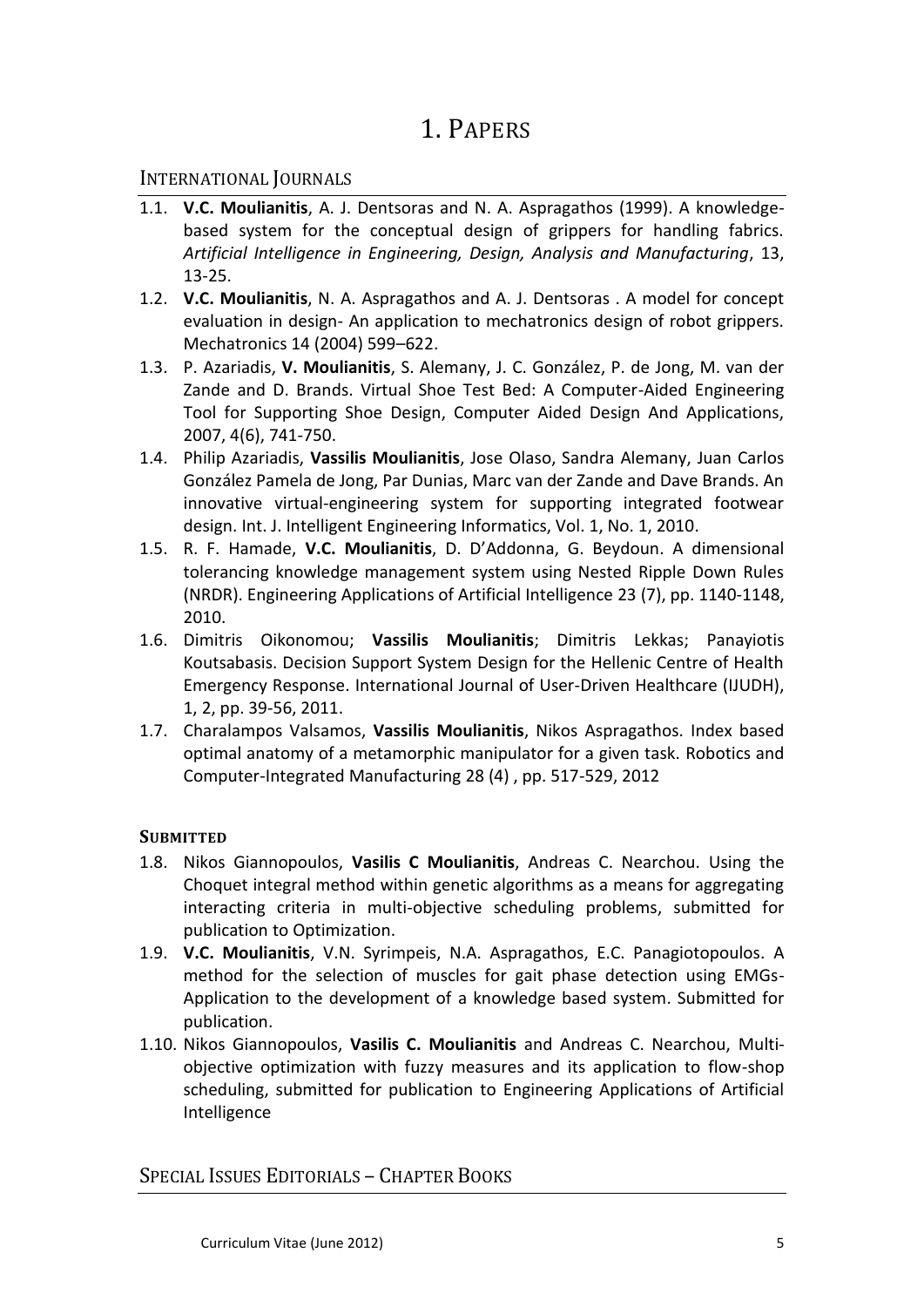- 2.1. **V.C. Moulianitis**, N. A. Aspragathos and A. J. Dentsoras. Fuzzy Concept Generation in Engineering Design. Lecture Notes in Artificial Intelligence 5138, 160-172, 2008.
- 2.2. H. Valsamos, **V. Moulianitis**, N. Aspragathos, Rapid Evaluation of Reconfigurable Robots Anatomies using Computational Intelligence. [Lecture](http://www.scopus.com/source/sourceInfo.url?sourceId=25674&origin=resultslist)  [Notes in Computer Science \(including subseries Lecture Notes in Artificial](http://www.scopus.com/source/sourceInfo.url?sourceId=25674&origin=resultslist)  Intelligence [and Lecture Notes in Bioinformatics\)](http://www.scopus.com/source/sourceInfo.url?sourceId=25674&origin=resultslist) 6277 LNAI (PART 2), pp. 341- 350, 2010.
- 2.3. **[Moulianitis, V.C.](http://www.scopus.com/authid/detail.url?origin=resultslist&authorId=6506258012)**, [Aspragathos, N.A.,](http://www.scopus.com/authid/detail.url?origin=resultslist&authorId=35241692600) [Introduction to the special issue on](http://www.scopus.com/record/display.url?eid=2-s2.0-78649510097&origin=resultslist&sort=plf-f&src=s&st1=moulianitis&sid=ajZmrkDkqpLFnJisuLQqniQ%3a30&sot=b&sdt=b&sl=24&s=AUTHOR-NAME%28moulianitis%29&relpos=0&relpos=0&searchTerm=AUTHOR-NAME%28moulianitis%29)  [Theories and Methodologies for mechatronics design,](http://www.scopus.com/record/display.url?eid=2-s2.0-78649510097&origin=resultslist&sort=plf-f&src=s&st1=moulianitis&sid=ajZmrkDkqpLFnJisuLQqniQ%3a30&sot=b&sdt=b&sl=24&s=AUTHOR-NAME%28moulianitis%29&relpos=0&relpos=0&searchTerm=AUTHOR-NAME%28moulianitis%29) [Mechatronics](http://www.scopus.com/source/sourceInfo.url?sourceId=21096&origin=resultslist) 20 (8), pp. 825-826, 2010

## CONFERENCES WITH FULL PAPERS

### **INTERNATIONAL**

- 3.1.1. **Moulianitis V. C.**, C. J. Tsaprounis, N. A. Aspragathos (1997). On-line gain adjustment of a robot controller, using fuzzy logic. Fifth IFAC Symposium on Robot Control 1997 Nantes France, 2, 385-390.
- 3.1.2. **Moulianitis V.C.**, A. J. Dentsoras & N. A. Aspragathos (1998). "A Search Method in Knowledge-Based Systems using Euclidean Space Norm - An Application to Design of Robot Grippers", AIENG '98, Galway, Ireland, 247- 260.
- 3.1.3. **VC Moulianitis**, AJ Dentsoras, NA Aspragathos (1999)." Τhe Euclidean Space Inner Product in a Heuristic Method for Knowledge-Based Conceptual Design of Robot Grippers". CACD' 99, Lancaster, UK 37-48.
- 3.1.4. **V. C. Moulianitis**, Z. Zoller, P. Zentay, N. A. Aspragathos, G. Arz, A. Toth (2000), Knowledge-Aided Conceptual Design of Grippers for Handling Polyurethane Foam Parts. UMTIK' 2000, Ankara, Turkey, (CD-ROM).
- 3.1.5. P.N. Politis, **V. C. Moulianitis**, N. A. Aspragathos (2001). Robot control based on coriolis and centrifugal terms fuzzification. ASME International Mechanical Engineering Congress and Exposition, Proceedings v 2 2001. Also in American Society of Mechanical Engineers, Dynamic Systems and Control Division (Publication) DSC v 70 2002. p 1041-1048
- 3.1.6. S. G. Papageorgiou, **V. C. Moulianitis**, N. A. Aspragathos (2003). Transfer VM concepts to cloth design and manufacturing, Eurasia-Tex Conference on 3D Body Scanning and Virtual Try-On Systems, Athens, pp 41-49, Nov 2003.
- 3.1.7. **Moulianitis V. C.** and Aspragathos N. A. Design Evaluation with Mechatronics index using the Discrete Choquet Integral. Mechatronics 2006, 4th IFAC-Symposium on Mechatronic Systems, Heidelberg, Germany, September 12th-14th, 2006.
- 3.1.8. **V. Moulianitis**, K. Saridakis, S. Papageorgiou, V. Syrimpeis, A. Dentsoras, N. Aspragathos, Application of soft computing techniques in the design of robot grippers, International Conference on Engineering Design, ICED'07, 28 - 31 August 2007, Cite Des Sciences Et De L'Industrie, Paris, France, 2007.
- 3.1.9. V.N. Syrimpeis, L.L. Chiou, **V.C. Moulianitis**, N.A. Aspragathos, E.C Panagiotopoulos. On the development of an implantable μ-biomechatronic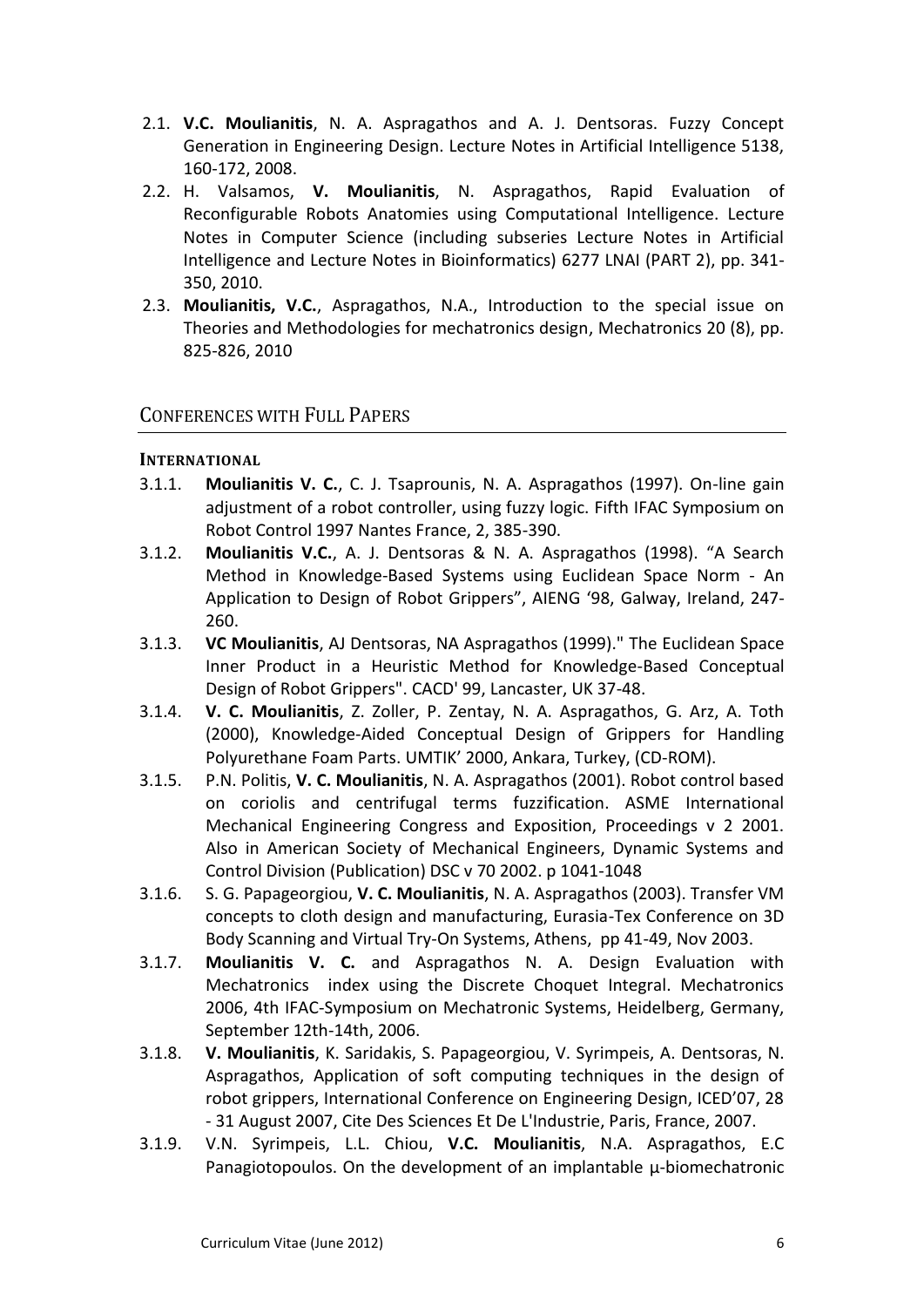system for the rehabilitation of lower limb neuro-muscular disabilities. Third international conference on Multi-Material Micro Manufacturing, Borovets Bulgaria, 359-362, 2007.

- 3.1.10. **V.C. Moulianitis**, V.N. Syrimpeis, V. Kokkinos, N.A. Aspragathos, E.C. Panagiotopoulos. A Closed-Loop Drop-Foot Correction System with Gait Event Detection using Fuzzy Logic, Mechatronics 2008, Limerick, Ireland, 2008.
- 3.1.11. A.D. Louloudi, **V.C. Moulianitis**. TherapainiS –A socially assistive robot for the elders. The 2008 I\*PROMS Conference on Innovative Production Machines and Systems, Also invited to be presented in 2008 I\*PROMS Researcher Symposium, Cardiff, 2008.
- 3.1.12. **V.C. Moulianitis**, V.N. Syrimpeis, N.A. Aspragathos E.C. Panagiotopoulos. An Expert System for Supporting the Conceptual Design of Controllers for Lower Limbs Rehabilitation Systems. IEEE 17th Mediterranean Conf. on Control and Automation. June 24-26, 2009, Makedonia Palace, Thessaloniki, Greece.
- 3.1.13. H. Valsamos **V. Moulianitis** N. Aspragathos, A Generalized Method for Solving the Kinematics of 3 D.O.F. Reconfigurable Manipulators, The 2009 I\*PROMS Conference on Innovative Production Machines and Systems.
- 3.1.14. H. Valsamos **V. Moulianitis** N. Aspragathos. Rapid evaluation of anatomies for metamorphic robots based on dynamic manipulability using an ANFIS system. Multibody Dynamics 2011, ECCOMAS, July 4-7 2011, Brussels, Belgium, 2011.
- 3.1.15. **Vassilis C. Moulianitis**, Vasileios N. Syrimpeis, Nikolaos A. Aspragathos and Elias C. Panagiotopoulos. A Closed-Loop Drop-Foot Correction System with Gait Event Detection from the Contralateral Lower Limb using Fuzzy Logic, 10th International Workshop on Biomedical Engineering, 5-7 October 2011, Kos Island, Greece, 2011.
- 3.1.16. Charalampos Valsamos, **Vassilis C. Moulianitis** and Nikos Aspragathos, Metamorphic Structure Representation - Designing and Evaluating Anatomies of Metamorphic Manipulators, Accepted for presentation in The Second ASME/IFToMM International Conference on Reconfigurable Mechanisms and Robots (ReMAR 2012)

### **NATIONAL**

- 3.2.1. Χ.Δ. Βάλσαμος, **Β.Χ. Μουλιανίτης**, Ν.Α. Ασπράγκαθος. Δείκτης αξιολόγησης ανατομιών μεταμορφικού ρομποτικού βραχίονα και υπολογισμός αυτού μέσω συστήματος ANFIS. 2o Πανελλήνιο Συνέδριο Ρομποτικής, 9-10 Δεκεμβρίου 2010 Πάτρα, 2010.
- 3.2.2. Χ.Δ. Βάλσαμος, **Β.Χ. Μουλιανίτης**, Ν.Α. Ασπράγκαθος. Διαμόρφωση ανατομίας μεταμορφικού βραχίονα – Βέλτιστη τοποθέτηση εργασίας στο χώρος εργασίας αυτού. Μια συγκριτική μελέτη. 2o Πανελλήνιο Συνέδριο Ρομποτικής, 9-10 Δεκεμβρίου 2010 Πάτρα, 2010.

### ABSTRACT BASED CONFERENCES-POSTERS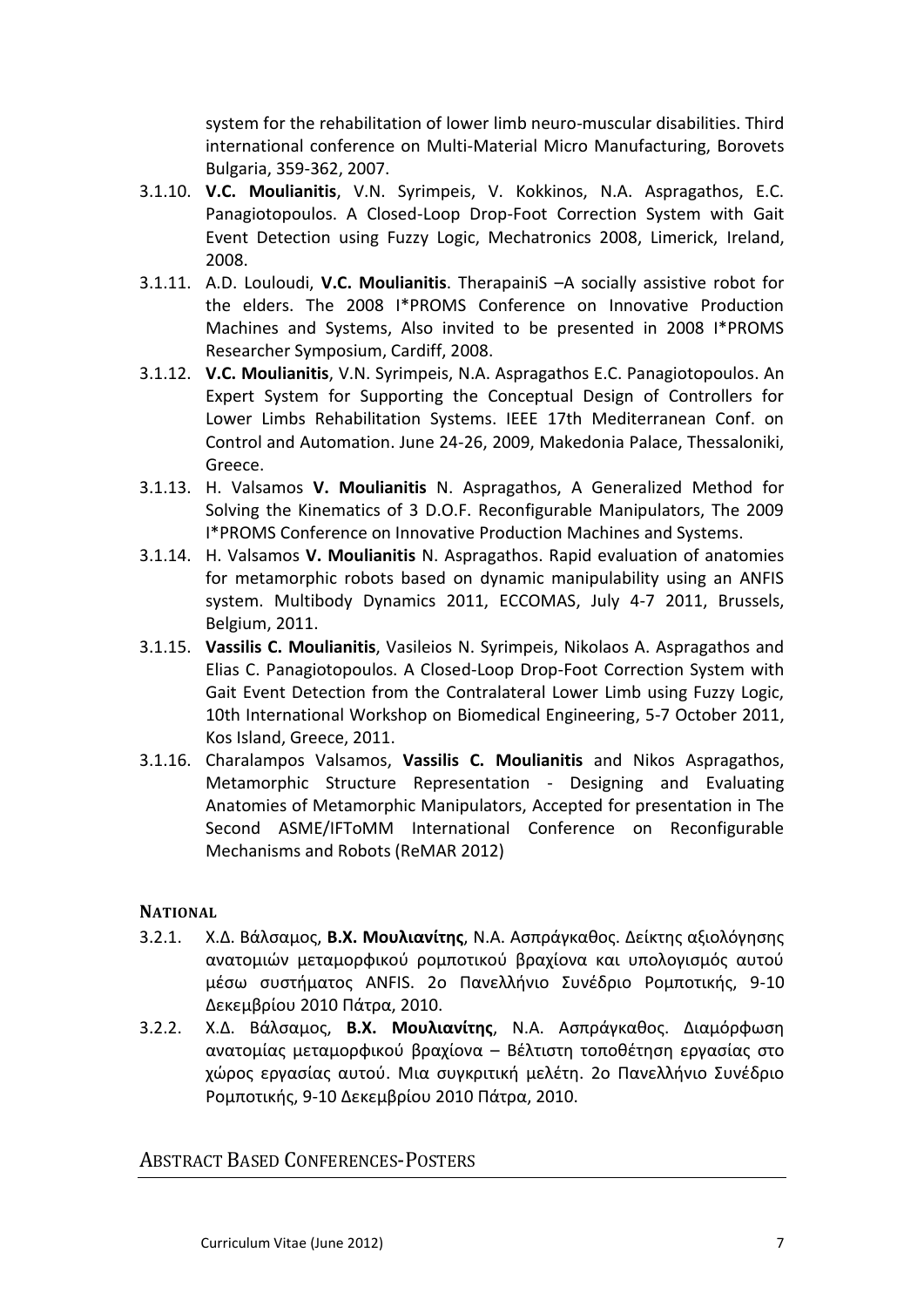### **INTERNATIONAL**

- 4.1.1. Repoulias F. D., **Moulianitis V. C.**, N. A. Aspragathos (1998). On-line parameter estimation of a robot controller, using fuzzy logic. IFAC LSS 1998 Rio Patras, 1120-1125.
- 4.1.2. **V. C. Moulianitis**, N. A. Aspragathos, A. J. Dentsoras (2001). An Index for the Mechatronic Design of Systems and Products. ASME, First National Conference on Recent Advances in Mechanical Engineering 2001, Patra, Greece (CD-ROM).
- <span id="page-7-0"></span>4.1.3. **V.C.Moulianitis** and N.A Aspragathos (2002). Integration of complexity in a mechatronics index. Mechatronics 2002, Twente, The Netherlands, 1494- 1502.
- 4.1.4. Syrimpeis V.N., **Moulianitis V.C.**, Zerikiotis E.I., Aspragathos N.A., Panagiotopoulos E.C.(2006) An approach for the development of a fuzzy logic controller for the correction of the Drop-Foot syndrome. 5th World Congress of Biomechanics July 29 – August 4, 2006, Munich, Germany. Also in Journal of Biomechanics, Volume 39, Supplement 1, 2006, Page S31.
- 4.1.5. Syrimpeis V. N., **Moulianitis V. C.**, Zerikiotis E. I., Aspragathos N. A. and Panagiotopoulos E. C.(2006). A Drop-Foot syndrome correction system based in Fuzzy Logic. 5th European Symposium on BioMedical Engineering ESBME 2006.
- 4.1.6. Syrimpeis, Vasileios N., **Moulianitis, Vasileios C.**, Aspragathos, Nikolaos A., Panagiotopoulos, Elias C., A study of human locomotion for the design of rehabilitation systems based on Fuzzy Logic. 1st Joint ESMAC - GCMAS Meeting (JEGM06) Amsterdam, the Netherlands, September 28-30, 2006, Also in Gait & Posture,Volume 24, Supplement 2, 2006, Pages S288-S289.
- 4.1.7. **V.C. Moulianitis**, N.A. Aspragathos. Representation, Synthesis and Evaluation of Concepts in Engineering Design. 2nd I\*PROMS Researcher Symposium, Ischia, Italy, 2009.
- 4.1.8. Dimitris Oikonomou, **Vassilis Moulianitis**, Dimitris Lekkas, Panayiotis Koutsabasis . Decision Support System Design for Cooperation in Emergency Situations at the Hellenic Center of Emergency Response (EKAB), 2009 Workshop on Mobile Information Technology for Emergency Response, May 10th, 2009, Göteborg, Sweden, 2009.

### **NATIONAL**

- 4.2.1. Χίου Λ. Λ., Συρίμπεης Β. Ν.,**Μουλιανίτης Β. Χ.**, Ασπράγκαθος Ν. Α., Παναγιωτόπουλος Ηλ. Χ.. Σχεδιασμός Νευρο-Ασαφούς Ελεγκτή για την Αποκατάσταση της Ιπποποδίας. 2o Συνέδριο Ελληνικής Εταιρείας Εμβιομηχανικής (ΕΛΕΜΒΙΟ), Αρχ. Ολυμπία, 4-6 Μαίου 2007.
- 4.2.2. Συρίμπεης Β. Ν., **Μουλιανίτης Β. Χ.**, Ασπράγκαθος Ν. Α., Παναγιωτόπουλος Ηλ. Χ. (2006) Σχεδιασμός ασαφούς ελεγκτή για την αποκατάσταση της Ιπποποδίας. 1o Συνέδριο Ελληνικής Εταιρείας Εμβιομηχανικής (ΕΛΕΜΒΙΟ) Τρίκαλα 15-16 Απριλίου 2006.
- 4.2.3. A. Δ. Λουλούδη, **Β.Χ. Μουλιανίτης** Ρομποτικό σύστημα παροχής κοινωνικής βοήθειας. TherapainiS. Ανηρτημένη Ανακοίνωση στο 1ο Πανελλήνιο Συνέδριο Ρομποτικής. 23 - 24 Φεβρουαρίου 2009, Αθήνα, 2009.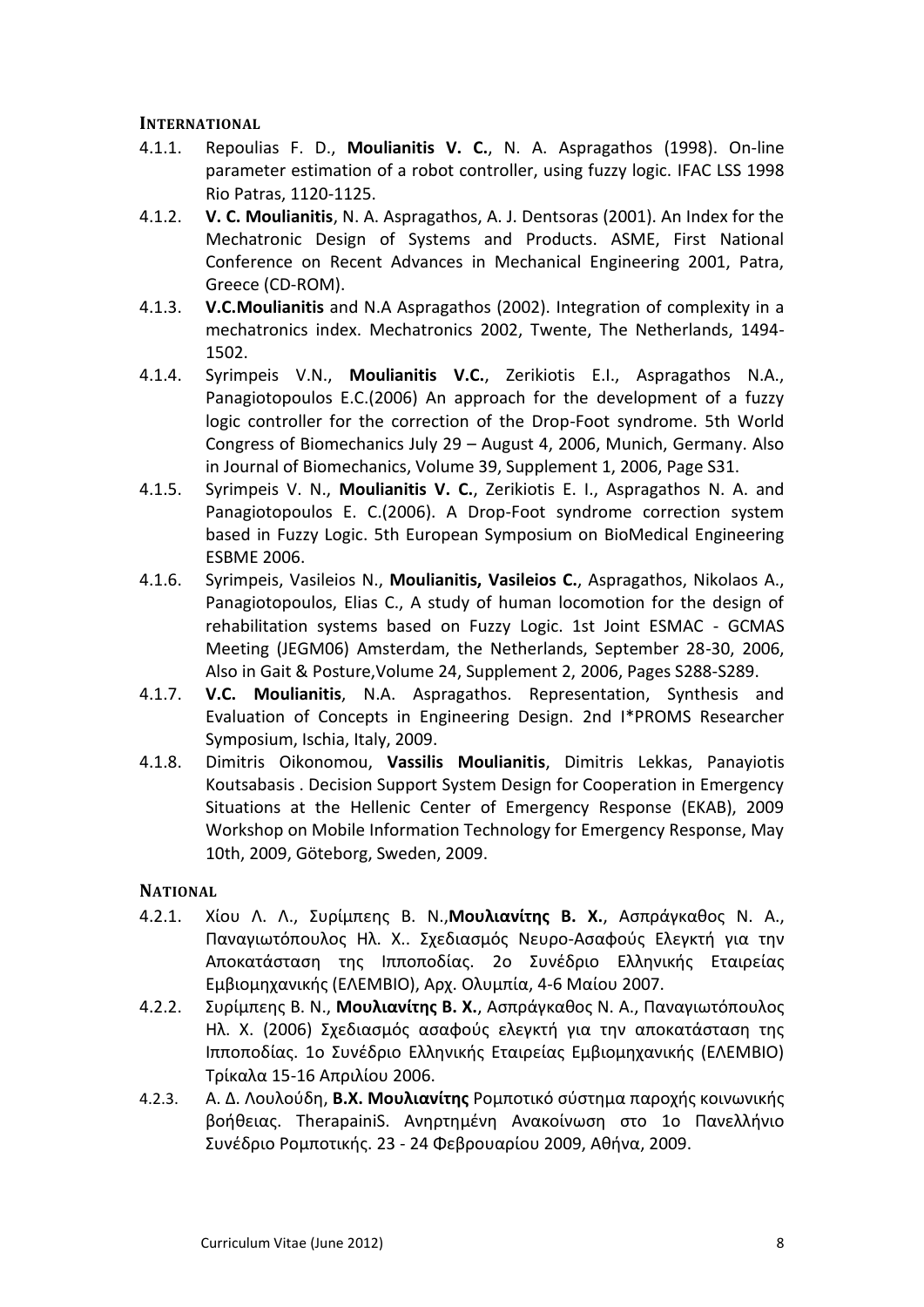- 4.2.4. Μ.Π. Ρουγγέρη, **Β. Μουλιανίτης**. Gribot- Οικιακό ρομπότ παροχής υπηρεσιών για ανάρτηση, τοποθέτηση και μεταφορά αντικειμένων. Ανηρτημένη Ανακοίνωση στο 2o Πανελλήνιο Συνέδριο Ρομποτικής, 9-10 Δεκεμβρίου 2010 Πάτρα, 2010.
- 4.2.5. Ιωάννου Δ., **Μουλιανίτης Β.**, Παπανίκος Π. Ρομποτικό σμήνος οικιακής εξυπηρέτησης: Μια διερευνητική προσέγγιση. Ανηρτημένη Ανακοίνωση στο 2o Πανελλήνιο Συνέδριο Ρομποτικής, 9-10 Δεκεμβρίου 2010 Πάτρα, 2010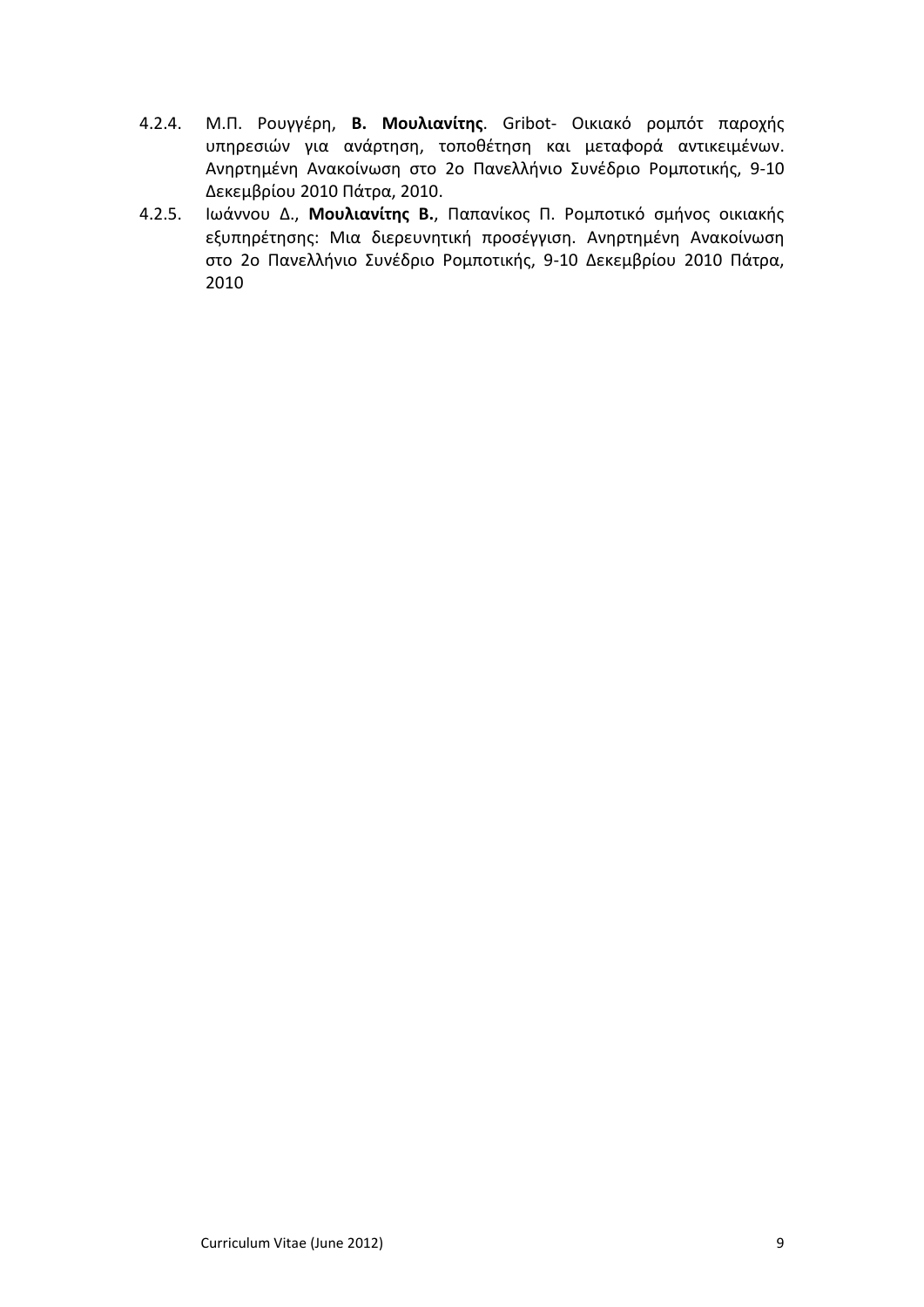# 2. CITATIONS

The following tables are last updated in April 2011. Databases: ISI Web of Science, SCOPUS, scholar.google.com

## RESUME OF CITED PAPERS

| Paper No. | Title                                                                                                | <b>Citations</b> |
|-----------|------------------------------------------------------------------------------------------------------|------------------|
| 1.1       | A knowledge-based system for the conceptual design of<br>grippers for handling fabrics.              | 12               |
| 1.2       | A model for concept evaluation in design-An<br>application to mechatronics design of robot grippers. | 14               |
| 1.3       | Virtual Shoe Test Bed: A Computer-Aided Engineering<br>Tool for Supporting Shoe Design               |                  |
| 1.5       | A dimensional tolerancing knowledge management<br>system using Nested Ripple Down Rules (NRDR)       |                  |
| 4.1.3     | $\mathfrak{p}$                                                                                       |                  |
|           | <b>Total:</b>                                                                                        | 30               |

## CITED PAPERS

|                                                                                   | V.C. Moulianitis, A. J. Dentsoras and N. A. Aspragathos (1999). A               |  |  |  |
|-----------------------------------------------------------------------------------|---------------------------------------------------------------------------------|--|--|--|
| Paper                                                                             | knowledge-based system for the conceptual design of grippers for                |  |  |  |
| 1.1<br>handling fabrics. Artificial Intelligence in Engineering, Design, Analysis |                                                                                 |  |  |  |
|                                                                                   | and Manufacturing, 13, 13-25.                                                   |  |  |  |
|                                                                                   | Susca L. Mandorli E. Rizzi C. Cugini U. Racing Car design using knowledge aided |  |  |  |

- 1. Susca L, Mandorli F, Rizzi C, Cugini U. Racing Car design using knowledge aided engineering. *Artificial Intelligence in Engineering, Design, Analysis and Manufacturing*, 2000;14: 235-249. (ISI Web of Science, SCOPUS)
- 2. [Drakatou, S.P.,](http://www.scopus.com/scopus/search/submit/author.url?author=Drakatou%2c+S.P.&origin=resultslist&authorId=6507168579&src=s) [Dentsoras, A.J.,](http://www.scopus.com/scopus/search/submit/author.url?author=Dentsoras%2c+A.J.&origin=resultslist&authorId=6602130833&src=s) A method for the automatic deduction of priority lists of entities and tasks from the design knowledge, Artificial Intelligence for Engineering Design, Analysis and Manufacturing: AIEDAM 15 (3), pp. 223-232, 2001, (ISI Web of Science, SCOPUS).
- 3. Zhang WY, Tor SB, Britton GA, Deng Y-M. EFDEX: A knowledge-based experts system for functional design of engineering systems. *Engineering with computers*, 2001; 17:339-353. (ISI Web of Science, SCOPUS)
- 4. Zhang WY, Tor SB, Britton GA. A prototype knowledge-based system for conceptual synthesis of the design process. *International journal of Advanced Manufacturing Technologies*, 2001; 17:549-557. (ISI Web of Science, SCOPUS)
- 5. [Lou, Z.,](http://www.scopus.com/scopus/search/submit/author.url?author=Lou%2c+Z.&origin=resultslist&src=s) [Jiang, H.,](http://www.scopus.com/scopus/search/submit/author.url?author=Jiang%2c+H.&origin=resultslist&src=s) [Ruan, X.](http://www.scopus.com/scopus/search/submit/author.url?author=Ruan%2c+X.&origin=resultslist&src=s) Development of an integrated knowledge-based system for mold-base design, *Journal of Materials Processing Technology* 150 (1-2), 2004: 194-199 (SCOPUS)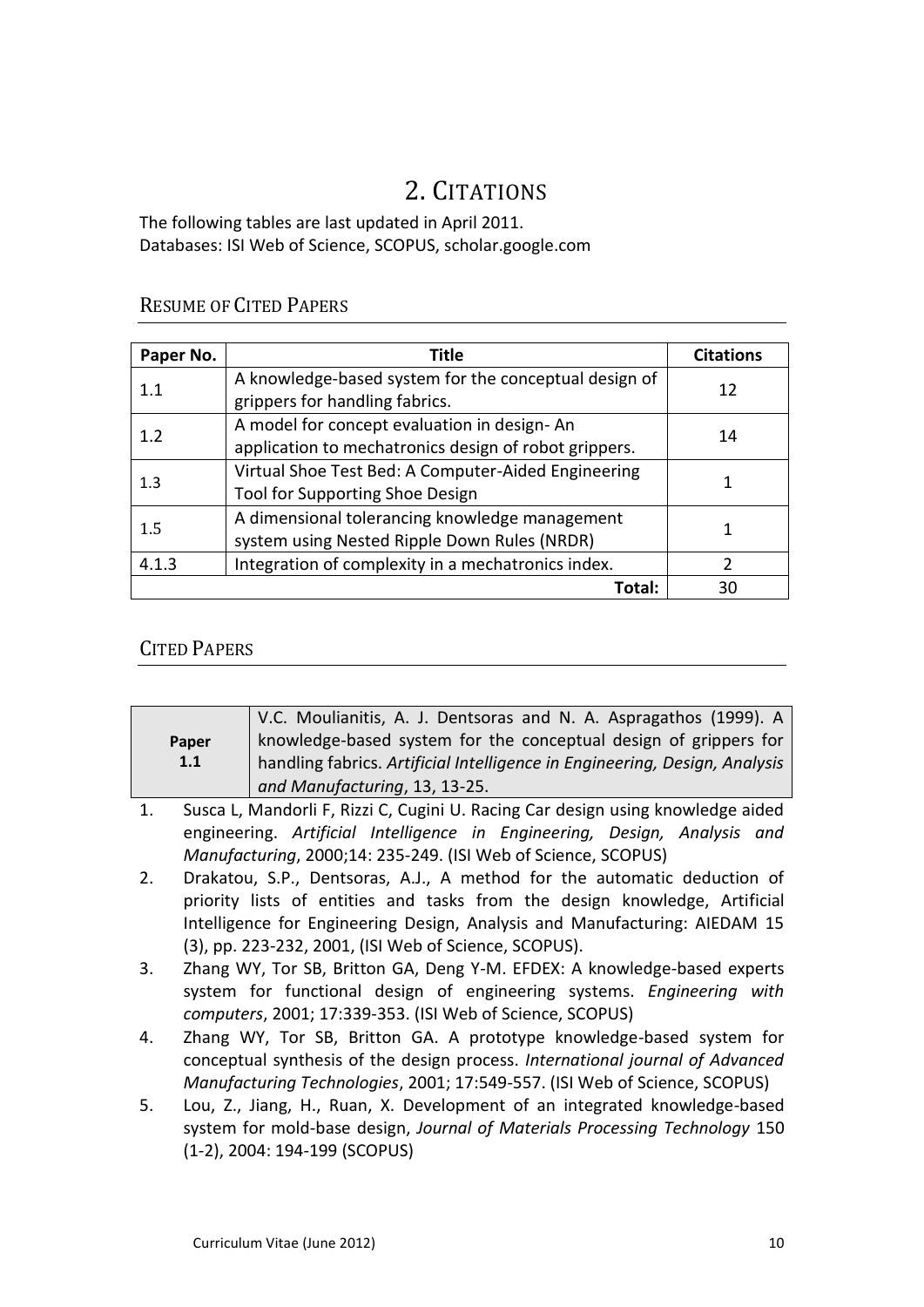- 6. [Lou, Z.,](http://www.scopus.com/scopus/search/submit/author.url?author=Lou%2c+Z.&origin=resultslist&src=s) [Zhang, Y.,](http://www.scopus.com/scopus/search/submit/author.url?author=Zhang%2c+Y.&origin=resultslist&src=s) [Ruan, X.](http://www.scopus.com/scopus/search/submit/author.url?author=Ruan%2c+X.&origin=resultslist&src=s) Key technologies in KBE and its application *Chinese Journal of Mechanical Engineering (English Edition)* 15 (SUPPL.), 2002: 15-19 (SCOPUS)
- 7. [Lou, Z.-L.,](http://www.scopus.com/scopus/search/submit/author.url?author=Lou%2c+Z.-L.&origin=resultslist&src=s) [Liu, L.-Y.,](http://www.scopus.com/scopus/search/submit/author.url?author=Liu%2c+L.-Y.&origin=resultslist&src=s) [Jiang, H.-F.,](http://www.scopus.com/scopus/search/submit/author.url?author=Jiang%2c+H.-F.&origin=resultslist&src=s) [Zhu, L.-P.,](http://www.scopus.com/scopus/search/submit/author.url?author=Zhu%2c+L.-P.&origin=resultslist&src=s) [Xing, Y.,](http://www.scopus.com/scopus/search/submit/author.url?author=Xing%2c+Y.&origin=resultslist&src=s) [Ruan, X.-Y.](http://www.scopus.com/scopus/search/submit/author.url?author=Ruan%2c+X.-Y.&origin=resultslist&src=s) Knowledgebased engineering in mold base design and its key technology *Shanghai Jiaotong Daxue Xuebao/Journal of Shanghai Jiaotong University* 36 (4), 2002: 487-490 (SCOPUS)
- 8. Mandorli, F., Rizzi, C., Susca, L., Cugini, U. , An Approach to Implement Feature-Based Applications using Knowledge Aided Engineering Technology , Feature Based Life-Cycle Modeling ,Edited by René Soenen and Gustav J. Olling, Kluwer Academic Publishers, pp. 41 - 55 , 2002 .ISBN 1-4020-7327-5. (scholar.google.com)
- 9. Tor SB, Britton GA, Zhang WY. Techniques in Knowledge-Based Expert Systems for the Engineering Systems. Intelligent Knowledge-Based Systems, Vol. 4: Intelligent Systems, 2004. (scholar.google.com)
- 10. [Guo, T.,](http://www.scopus.com/scopus/search/submit/author.url?author=Guo%2c+T.&origin=resultslist&authorId=15831756000&src=s) [Yang, H.-L.,](http://www.scopus.com/scopus/search/submit/author.url?author=Yang%2c+H.-L.&origin=resultslist&authorId=15833483300&src=s) [Tong, S.-G.](http://www.scopus.com/scopus/search/submit/author.url?author=Tong%2c+S.-G.&origin=resultslist&authorId=8230169600&src=s) Method for the combination of knowledge fusion and blurry inference, Harbin Gongye Daxue Xuebao/Journal of Harbin Institute of Technology 38 (10), pp. 1809-1812, 2006 (SCOPUS).
- 11. [Zacharia, P.,](http://www.scopus.com/search/submit/author.url?author=Zacharia%2c+P.&origin=resultslist&authorId=9736890700&src=s) [Aspragathos, N.,](http://www.scopus.com/search/submit/author.url?author=Aspragathos%2c+N.&origin=resultslist&authorId=7003803146&src=s) [Mariolis, I.,](http://www.scopus.com/search/submit/author.url?author=Mariolis%2c+I.&origin=resultslist&authorId=25646217500&src=s) [Dermatas, E.,](http://www.scopus.com/search/submit/author.url?author=Dermatas%2c+E.&origin=resultslist&authorId=35071309900&src=s) A robotic system based on fuzzy visual servoing for handling flexible sheets lying on a table, Industrial Robot 36 (5), pp. 489-496, 2009. (SCOPUS).
- 12. [Lee, J.,](http://www.scopus.com/authid/detail.url?origin=resultslist&authorId=25622414100) [Han, S.,](http://www.scopus.com/authid/detail.url?origin=resultslist&authorId=36738891900) [Knowledge-based configuration design of a train bogie,](http://www.scopus.com/record/display.url?eid=2-s2.0-78650496077&origin=resultslist&sort=plf-f&cite=2-s2.0-0032639304&src=s&imp=t&sid=xvHmHtRtXyTaeoP22Pm2ajK%3a130&sot=cite&sdt=a&sl=0&relpos=0&relpos=0&searchTerm=REFEID%282-s2.0-0032639304%29) [Journal](http://www.scopus.com/source/sourceInfo.url?sourceId=144699&origin=resultslist)  [of Mechanical Science and Technology](http://www.scopus.com/source/sourceInfo.url?sourceId=144699&origin=resultslist) 24 (12), pp. 2503-2510, 2010. (ISI Web of Science, SCOPUS)

| Paper<br>1.2 | V.C. Moulianitis, N. A. Aspragathos and A. J. Dentsoras . A model for<br>concept evaluation in design- An application to mechatronics design<br>of robot grippers. Mechatronics 14 (2004) 599-622. |
|--------------|----------------------------------------------------------------------------------------------------------------------------------------------------------------------------------------------------|
|--------------|----------------------------------------------------------------------------------------------------------------------------------------------------------------------------------------------------|

- 1. A.M.M. Sharif Ullah A fuzzy decision model for conceptual design, Systems Engineering, 8 (4), 2005: 296-308 (ISI Web of Science ,SCOPUS).
- 2. N.A. Aspragathos. Reconfigurable Robots towards the manufacturing of the future.  $1^{st}$  I\*PROMS Virtual International Conference, 4-15 July 2005, 447-452. (scholar.google.com).
- 3. Marcinkevicius AH, [Robotic grippers with accuracy centering fingers,](http://194.177.214.21/WoS/CIW.cgi?SID=W2E1kGDEE82JpB9glpn&Func=Abstract&doc=8/5) SOLID STATE PHENOMENA 113: 307-312 2006 (ISI Web of Science).
- 4. [Behbahani, S.,](http://www.scopus.com/scopus/search/submit/author.url?author=Behbahani%2c+S.&origin=resultslist&authorId=16237806600&src=s) [de Silva, C.W..](http://www.scopus.com/scopus/search/submit/author.url?author=de+Silva%2c+C.W.&origin=resultslist&authorId=7007032904&src=s) Mechatronic design quotient as the basis of a new multicriteria mechatronic design methodology, IEEE/ASME Transactions on Mechatronics 12 (2), pp. 227-232, 2007, (ISI Web of Science, SCOPUS).
- 5. [Yiping, L.,](http://www.scopus.com/scopus/search/submit/author.url?author=Yiping%2c+L.&origin=resultslist&authorId=23975226300&src=s) [Jianzhong, C.](http://www.scopus.com/scopus/search/submit/author.url?author=Jianzhong%2c+C.&origin=resultslist&authorId=23974487600&src=s) Substitution issues between mechanical and electronic realization for same function, Proceedings of the 2nd IEEE/ASME International Conference on Mechatronic and Embedded Systems and Applications, 2007, (SCOPUS).
- 6. [Pham, D.T.,](http://www.scopus.com/scopus/search/submit/author.url?author=Pham%2c+D.T.&origin=resultslist&authorId=7203009688&src=s) [Gourashi, N.S.,](http://www.scopus.com/scopus/search/submit/author.url?author=Gourashi%2c+N.S.&origin=resultslist&authorId=23396476900&src=s) [Eldukhri, E.E.,](http://www.scopus.com/scopus/search/submit/author.url?author=Eldukhri%2c+E.E.&origin=resultslist&authorId=9736845500&src=s) Automated configuration of gripper systems for assembly tasks, Proceedings of the Institution of Mechanical Engineers, Part B: Journal of Engineering Manufacture 221 (11), pp. 1643-1649, 2007, (ISI Web of Science, SCOPUS).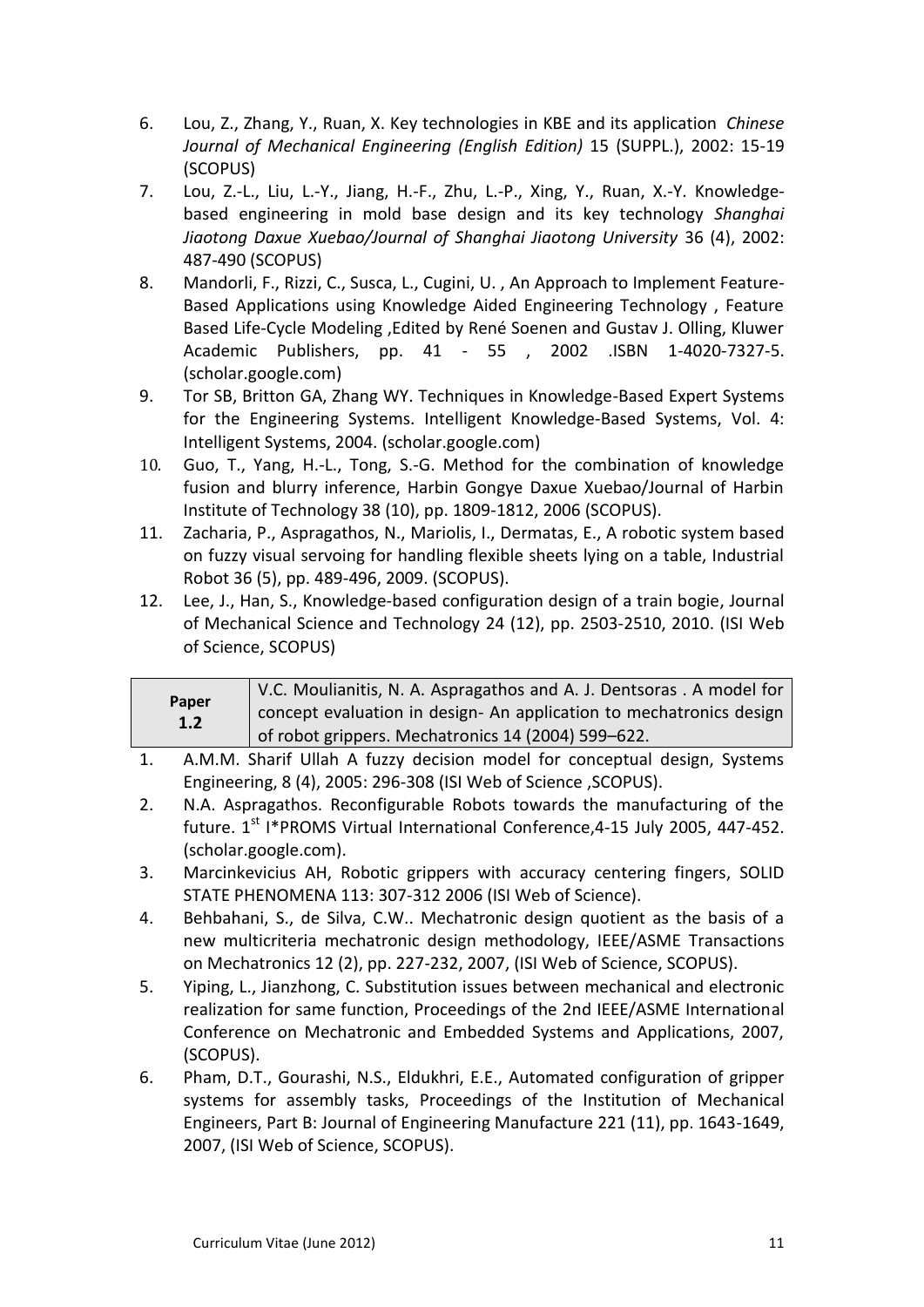- 7. [Behbahani, S.,](http://www.scopus.com/scopus/search/submit/author.url?author=Behbahani%2c+S.&origin=resultslist&authorId=16237806600&src=s) [de Silva, C.W.R](http://www.scopus.com/scopus/search/submit/author.url?author=de+Silva%2c+C.W.&origin=resultslist&authorId=7007032904&src=s)eliability tradeoffs of a complex mechatronic system in the early design stage International Journal of Manufacturing Research, 2(1), pp. 51-73, 2007 (scholar.google.com).
- 8. [Behbahani, S.,](http://www.scopus.com/scopus/search/submit/author.url?author=Behbahani%2c+S.&origin=resultslist&authorId=23977551000&src=s) [de Silva, C.W.,](http://www.scopus.com/scopus/search/submit/author.url?author=de+Silva%2c+C.W.&origin=resultslist&authorId=7007032904&src=s) System-based and concurrent design of a smart mechatronic system using the concept of mechatronic design quotient (MDQ), IEEE/ASME Transactions on Mechatronics 13 (1), pp. 14-21, 2008, (ISI Web of Science, SCOPUS).
- 9. [Saridakis, K.M.,](http://www.scopus.com/scopus/search/submit/author.url?author=Saridakis%2c+K.M.&origin=resultslist&authorId=6506142192&src=s) [Dentsoras, A.J.,](http://www.scopus.com/scopus/search/submit/author.url?author=Dentsoras%2c+A.J.&origin=resultslist&authorId=6602130833&src=s) Soft computing in engineering design A review, Advanced Engineering Informatics 22 (2), pp. 202-221, 2008, (ISI Web of Science, SCOPUS).
- 10. [de Silva, C.W.](http://www.scopus.com/scopus/search/submit/author.url?author=de+Silva%2c+C.W.&origin=resultslist&authorId=7007032904&src=s) Mechatronic Systems: Devices, Design, Control, Operation and Monitoring. CRC Press, 2008. (scholar.google.com)
- 11. [Chong, Y.T.,](http://www.scopus.com/search/submit/author.url?author=Chong%2c+Y.T.&origin=resultslist&authorId=25651466800&src=s) [Chen, C.-H.,](http://www.scopus.com/search/submit/author.url?author=Chen%2c+C.-H.&origin=resultslist&authorId=8123681200&src=s) [Leong,](http://www.scopus.com/search/submit/author.url?author=Leong%2c+K.F.&origin=resultslist&authorId=7201577760&src=s) K.F. A heuristic-based approach to conceptual design, Research in Engineering Design 20 (2), pp. 97-116, 2009. (ISI Web of Science, SCOPUS).
- 12. Kanstantsin Miatliuk, Yoon Hyuk Kim, Kyungsoo Kimand Francishek Siemieniako. Use of hierarchical system technology in mechatronic design,Mechatronics, [Volume 20, Issue 2,](http://www.sciencedirect.com/science?_ob=PublicationURL&_tockey=%23TOC%235747%232010%23999799997%231783369%23FLA%23&_cdi=5747&_pubType=J&view=c&_auth=y&_acct=C000059670&_version=1&_urlVersion=0&_userid=83471&md5=20fa7f125b4e1f2ba70b0d63308dfbcc) March 2010, Pages 335-339, (ISI Web of Science, SCOPUS)
- 13. [Zhang, Z.,](http://www.scopus.com/authid/detail.url?origin=resultslist&authorId=36442985200) [A computational selection strategy of dynamic knowledge alliance](http://www.scopus.com/record/display.url?eid=2-s2.0-77955936125&origin=resultslist&sort=plf-f&cite=2-s2.0-1842560229&src=s&imp=t&sid=xvHmHtRtXyTaeoP22Pm2ajK%3a100&sot=cite&sdt=a&sl=0&relpos=1&relpos=1&searchTerm=REFEID%282-s2.0-1842560229%29)  [members on collaborative product design under the distributed knowledge](http://www.scopus.com/record/display.url?eid=2-s2.0-77955936125&origin=resultslist&sort=plf-f&cite=2-s2.0-1842560229&src=s&imp=t&sid=xvHmHtRtXyTaeoP22Pm2ajK%3a100&sot=cite&sdt=a&sl=0&relpos=1&relpos=1&searchTerm=REFEID%282-s2.0-1842560229%29)  [resource environments,](http://www.scopus.com/record/display.url?eid=2-s2.0-77955936125&origin=resultslist&sort=plf-f&cite=2-s2.0-1842560229&src=s&imp=t&sid=xvHmHtRtXyTaeoP22Pm2ajK%3a100&sot=cite&sdt=a&sl=0&relpos=1&relpos=1&searchTerm=REFEID%282-s2.0-1842560229%29) 2010 International Conference on Computer Design and Applications, ICCDA 2010 4, art. no. 5541210, pp. V4221-V4225, 2010 (SCOPUS).
- 14. [Ragusila, V.,](http://www.scopus.com/authid/detail.url?origin=resultslist&authorId=35422595400) [Emami, M.R.,](http://www.scopus.com/authid/detail.url?origin=resultslist&authorId=35812092500) [A mechatronics approach to legged locomotion,](http://www.scopus.com/record/display.url?eid=2-s2.0-79951656521&origin=resultslist&sort=plf-f&cite=2-s2.0-1842560229&src=s&imp=t&sid=xvHmHtRtXyTaeoP22Pm2ajK%3a100&sot=cite&sdt=a&sl=0&relpos=0&relpos=0&searchTerm=REFEID%282-s2.0-1842560229%29) [IEEE/ASME International Conference on Advanced Intelligent Mechatronics,](http://www.scopus.com/source/sourceInfo.url?sourceId=73004&origin=resultslist)  [AIM](http://www.scopus.com/source/sourceInfo.url?sourceId=73004&origin=resultslist) , art. no. 5695920, pp. 824-829, 2010 (SCOPUS).

|       | R. F. Hamade, V.C. Moulianitis, D. D'Addonna, G. Beydoun. A  |  |  |  |  |  |
|-------|--------------------------------------------------------------|--|--|--|--|--|
| Paper | dimensional tolerancing knowledge management system using    |  |  |  |  |  |
| 1.5   | Nested Ripple Down Rules (NRDR). Engineering Applications of |  |  |  |  |  |
|       | Artificial Intelligence 23 (7), pp. 1140-1148, 2010.         |  |  |  |  |  |

1. [Lin, W.-T.,](http://www.scopus.com/authid/detail.url?origin=resultslist&authorId=36910847700) [Wang, S.-T.,](http://www.scopus.com/authid/detail.url?origin=resultslist&authorId=36913001000) [Li, M.-H.,](http://www.scopus.com/authid/detail.url?origin=resultslist&authorId=36910710200) [Huang, J.-M.,](http://www.scopus.com/authid/detail.url?origin=resultslist&authorId=7407191753) [Chen, W.-K.](http://www.scopus.com/authid/detail.url?origin=resultslist&authorId=36909443300) [Modular fiber optic](http://www.scopus.com/record/display.url?eid=2-s2.0-78651368872&origin=resultslist&sort=plf-f&cite=2-s2.0-77957876296&src=s&imp=t&sid=xvHmHtRtXyTaeoP22Pm2ajK%3a70&sot=cite&sdt=a&sl=0&relpos=0&relpos=0&searchTerm=REFEID%282-s2.0-77957876296%29)  [cable product architecture for application in product lifecycle management.](http://www.scopus.com/record/display.url?eid=2-s2.0-78651368872&origin=resultslist&sort=plf-f&cite=2-s2.0-77957876296&src=s&imp=t&sid=xvHmHtRtXyTaeoP22Pm2ajK%3a70&sot=cite&sdt=a&sl=0&relpos=0&relpos=0&searchTerm=REFEID%282-s2.0-77957876296%29) [Information Technology Journal](http://www.scopus.com/source/sourceInfo.url?sourceId=3900148407&origin=resultslist) 10 (1), pp. 16-28, 2011. (SCOPUS)

|       | P. Azariadis, V. Moulianitis, S. Alemany, J. C. González, P. de Jong, M.<br>van der Zande and D. Brands. Virtual Shoe Test Bed: A Computer- |  |  |  |  |  |
|-------|---------------------------------------------------------------------------------------------------------------------------------------------|--|--|--|--|--|
| Paper |                                                                                                                                             |  |  |  |  |  |
| 4.1.3 | Aided Engineering Tool for Supporting Shoe Design, Computer Aided                                                                           |  |  |  |  |  |
|       | Design And Applications, 2007, 4(6), 741-750.                                                                                               |  |  |  |  |  |

1. Jason Tak-Man Cheung, Jia Yu, Duo Wai-Chi Wong, Ming Zhang. Current methods in computer-aided engineering for footwear design, [Footwear](http://www.informaworld.com/smpp/title~db=all~content=t795447279)  [Science,](http://www.informaworld.com/smpp/title~db=all~content=t795447279) $1(1)$ , pp. 31 – 46, 2009 (scholar.google.com).

| Paper<br>4.1.3 | V.C.Moulianitis and N.A Aspragathos (2002). Integration of         |  |  |  |
|----------------|--------------------------------------------------------------------|--|--|--|
|                | complexity in a mechatronics index. Mechatronics 2002, Twente, The |  |  |  |
|                | Netherlands, 1494-1502.                                            |  |  |  |